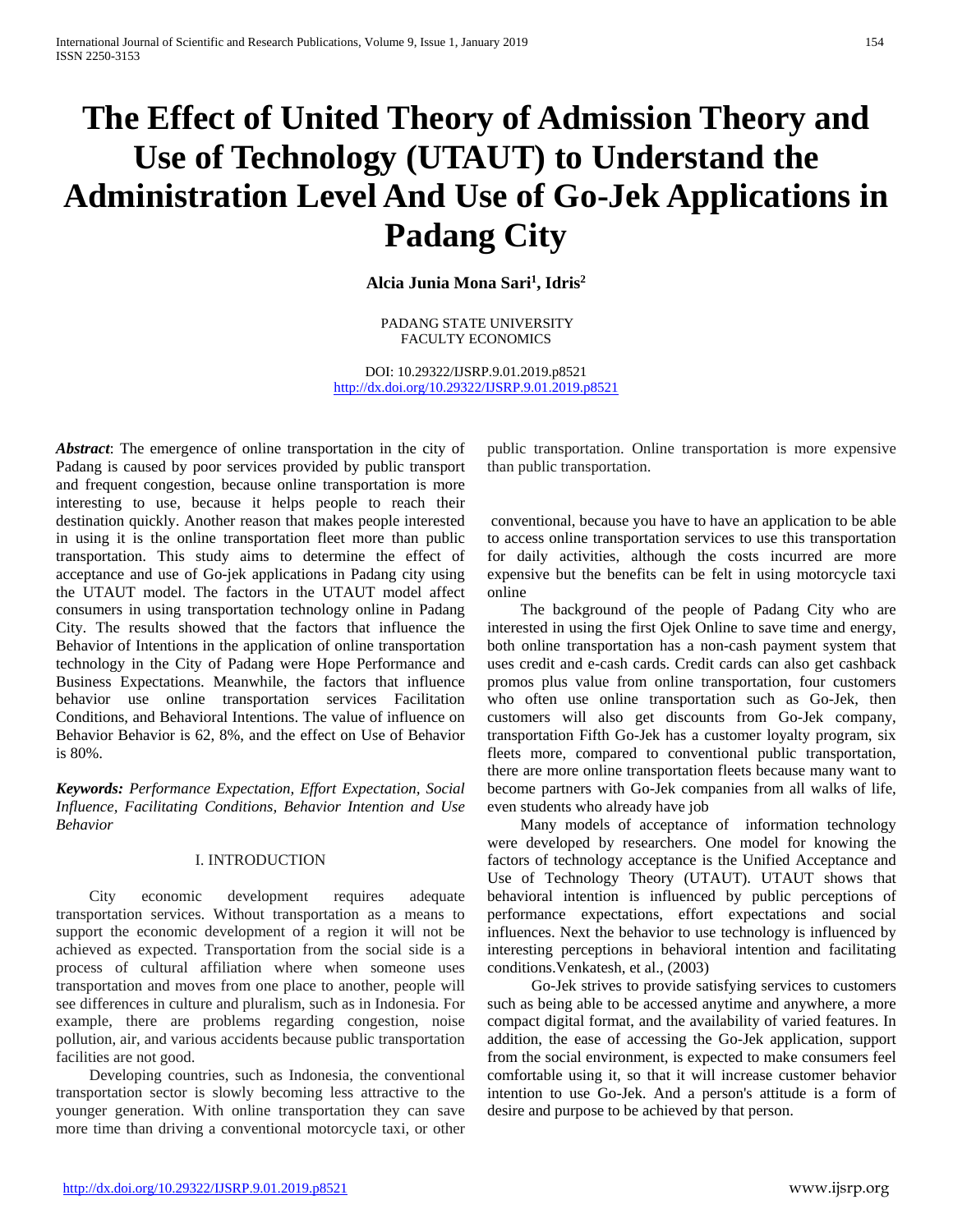Based on the above phenomenon, we can conclude several research problems as follows:

- 1. Does performance expectations affect Go-Jek customers' behavioral intentions in Padang City?
- 2. Does the hope of effort influence the behavior intention of Go-Jek Kota customers in Padang City?
- 3. Do social influences influence Go-Jek customers' behavioral intentions in Padang City?
- 4. Does behavioral intent affect Go-Jek's customer usage behavior in Padang City?
- 5. Does facilitating conditions affect Go-Jek customer usage behavior in Padang City?

## II. LITERATUR

## A. Ojek online

In terms of terminology, based on the Big Language Dictionary (1989), motorcycle taxis are bicycles or motorbikes run by the presence of tenants who hitch a ride (Language Center, 2016). OJek is defined as informal transportation using motorbikes, used to transport humans and goods based on agreements between users and drivers

According to Adisasmita (2014) the quality of transportation services must meet several aspects, as follows: a) Fast

- b) Safe
- c) Adequacy
- d) Frequency
- e) Regularity
- f) Responsibilities
- g) Acceptable fees or affordable prices
- h) Comfort or comfort)

## B. Smartphone

Smartphone is a touch screen phone and tablet computer based on Linux. Android is also interpreted as software that can be used on mobile devices that are the scope of the operating system, middleware, and main applications released by Google (EMS Team, 2015).

D. United Theory Of Acceptance And use Of Technology (UTAUT)

The presence of information technology has changed many organizations. information technology to improve performance. In order for information technology to improve performance, technology must be accepted and used by users. Several theories based on psychology and sociology have been introduced and used to explain this phenomenon. Venkatesh, et al., (2003) reviewed theories about the acceptance of technology by system users. A total of eight theories are reviewed as follows:

- *1. Theory of reasoned action (TRA)*
- *2. model of technology acceptance (TAM)*
- *3. Motivational model (MM)*
- *4. Theory of planned behavior (TPB)*
- *5. A model combining technology acceptance models and planned behavior theory (TAM + TPB)*
- *6. Model of PC utilization (MPCU)*
- *7. Diffusion of innovation theories (IDT)*
- *8. Theory of social cognitive (SCT*)

Venkatesh, et al., (2003) then used preexisting theories to develop new integrated integrated models. This combined model (integrated model) which is then called by the name of the combined theory of technology acceptance and use ( Unified Theory of Acceptance and Use of Technology) or called the abbreviation UTAUT. The Theory of Acceptance and Use of Technology (UTAUT) is a theory used to assess the level of acceptance and use of information technology by users Venkatesh, et al., (2012) concluded that there are four main constructs that influence behavioral and behavioral intentions using information technology. The four constructions are:

a. Performance expectations

Performance expectations are interpreted as how high a person believes that using technology will help him improve his performance

b. Effort expectations

Effort Expectation is defined as the level of ease a person uses the system.

c. Social influence

SSocial influence is defined as the extent to which a person can influence others in using a new system

d. Facilitation conditions

Facilitating this condition a person's level of trust that existing facilities can support the use of technology Venkatesh, et al., (2003)

e. Behavioral intention

Behavior Intention is someone's intention to use technology continuously or continuously because they have access to the system

f. Use Behavior

The popular definition of attitudes or behaviors quoted in is feeling happy about a certain thing



Figure 1: A theoretical framework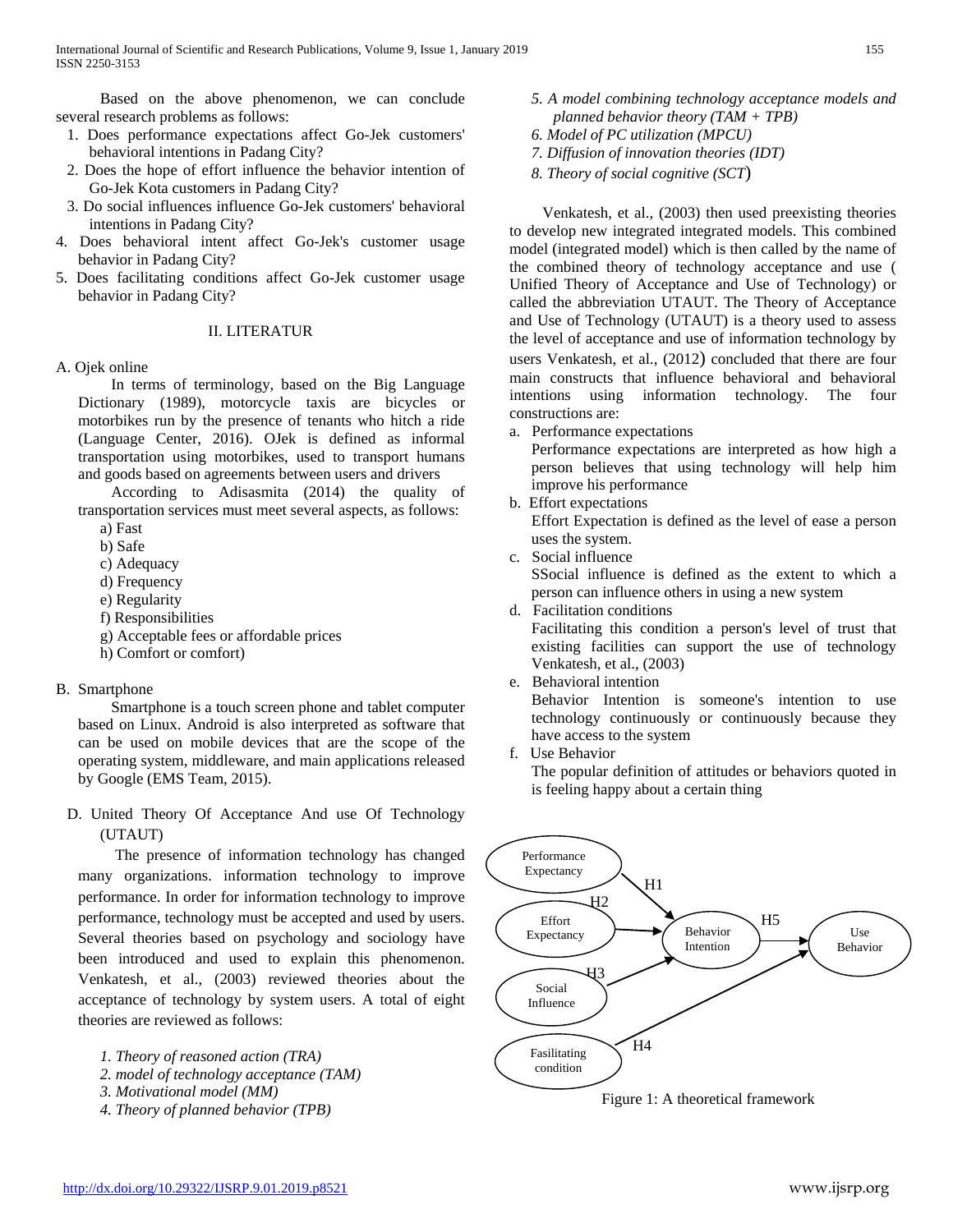- Hypothesis 1: Performance expectancy has a positive effect on behavioral intention.
- Hypothesis 2: Effort expectancy has a positive effect on behavioral intention.
- Hypothesis 3: Social influence has a positive effect on behavioral intention.
- Hypothesis 4: A person's desire has a positive effect on use behavior
- Hypothesis 5: Facilitating conditions have a positive effect on use behavior

## III. RESEACH METODOLOGY

## A. Population and Samples

.

The population in this study were all Go-Jek customers in Padang City. The sample from this study is Go-Jek customers in Padang City. The method used in this study is non probability sampling where all populations do not have the same opportunity to become respondents and sampling is based on the consideration of researchers (Kuntjojo, 2009). Determination of the number of samples in this study using the requirements stated by Hair, et al (2010) that the number of samples as respondents must be adjusted to the number of indicators used in the questionnaire, assuming the nx 5 observed variable ( indicator) up to n x 10 observed variable (indicator). The number of indicators used to measure 6 variables in this study is 19 statement items multiplied by 10 equal to 190 respondents B. Variable Operational Definition

In this study, the operational limits used are as follows: 1. Variables:

- a) Performance Expectancy (X1)
- b) Effort Expectancy (X2)
- c) Social Influence (X3)
- d) Facilitating Conditions (X4)
- 2. Intervening Variables:
	- e). Behavioral Intention (Z)
- 3. Dependent Variables
	- f). Use Behavior (Y)

## C. Data Analysis Method

The data analysis analysis methode is path analysis using Smart PLS 2.0 software (Partial Least Square). The Partial Least Square (PLS) evaluation model is based on predictive measurements that have non-parametic properties Ghozali, (2013)

- 1. The measurement model or outer model with reflexive indicators is evaluated with reliability indicators, internal consistency reliability, convergent validity and discriminant validity.
- 2. The structural model or inner model is evaluated by looking at the percentage variance described, namely by looking at the value of R2.
- 3. The stability of these estimates is evaluated using the tstatistical test obtained through the bootstraping procedure.

## IV. ANALYSIS

## A. Outer Model

1. Indicator Reliability

| Table 1.                   |                |                 |                      |             |  |  |  |
|----------------------------|----------------|-----------------|----------------------|-------------|--|--|--|
| <b>Loading Outer Value</b> |                |                 |                      |             |  |  |  |
| Variables                  | N <sub>0</sub> | An<br>Indicator | <b>Outer Loading</b> | Information |  |  |  |
|                            |                |                 | (> 0.6)              |             |  |  |  |
|                            | 1              | PE1             | 0,961                | valid       |  |  |  |
| performance                | $\overline{2}$ | PE <sub>2</sub> | 0,841                | valid       |  |  |  |
| Expectancy                 | 3              | PE3             | 0.924                | valid       |  |  |  |
|                            | $\overline{4}$ | PF <sub>4</sub> | 0,945                | valid       |  |  |  |
|                            | 5              | EE1             | 0.936                | valid       |  |  |  |
| effort                     | 6              | EE <sub>2</sub> | 0.825                | valid       |  |  |  |
| Expectancy                 | 7              | EE3             | 0,790                | valid       |  |  |  |
|                            | 8              | EE4             | 0,876                | valid       |  |  |  |
|                            | 9              | SI1             | 0,878                | valid       |  |  |  |
| Social<br>Influence        | 10             | S <sub>I2</sub> | 0,831                | valid       |  |  |  |
|                            | 11             | Si3             | 0.864                | valid       |  |  |  |
|                            | 12             | FC1             | 0.864                | valid       |  |  |  |
| facilitating               | 13             | FC <sub>2</sub> | 0,863                | valid       |  |  |  |
| Condition                  | 14             | FC3             | 0,797                | valid       |  |  |  |
|                            | 15             | FC4             | 0846                 | valid       |  |  |  |
| behavioral<br>Intention    | 16             | BI1             | 0,783                | valid       |  |  |  |
|                            | 17             | BI2             | 0.903                | valid       |  |  |  |
|                            | 18             | B <sub>I3</sub> | 0.872                | valid       |  |  |  |
| <b>Use Behavior</b>        | 19             | UB1             | 1,000                | valid       |  |  |  |

Based on the table above, shows that all the indicators or a valid statement items. According to Hussein (2015), when there is a value below 0.6 outer loading on a an indicator, the indicator can be omitted because it does not represent an existing construct. So that in this study there was no indicator to be removed or deleted. Here is a diagram drawing lines all indicators

## 2. Internal Consistency

Reliability In the second stage in reliability, the reliability of composite measurement. Internal consistency reliability is reliable if the reliability of composite values greater than 0.60 Chin, W., Marcoulides, G., & Saunders, (2012) . In Table 2 below are the results of the output from the PLS:

 $T_0$ kla $\Omega$ 

| $1$ and $2$               |                                  |                    |  |  |
|---------------------------|----------------------------------|--------------------|--|--|
|                           | Internal Consistency Reliability |                    |  |  |
| variables                 | Composite<br>Reabilitiy $(>0.7)$ | <b>Information</b> |  |  |
| performance<br>Expectancy | 0.956                            | reliable           |  |  |
| effort Expectancy         | 0.918                            | reliable           |  |  |
| Social Influence          | 0,893                            | reliable           |  |  |
| facilitating Condition    | 0.908                            | reliable           |  |  |
| behavioral Intention      | 0.890                            | reliable           |  |  |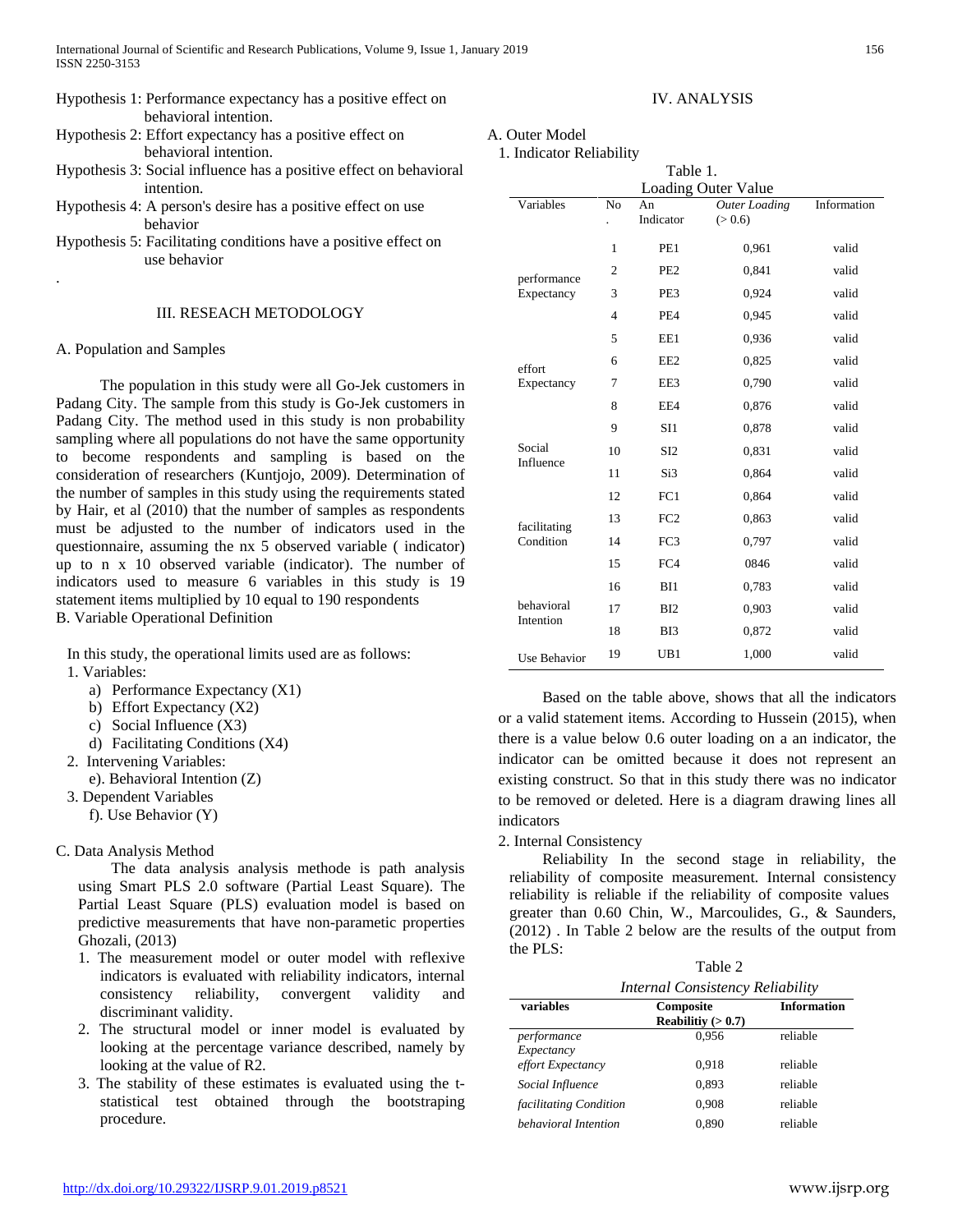| 1.000<br>Use Behavior |
|-----------------------|
|-----------------------|

Based on the above table it can be seen that each of the variables used in this study had a composite value of a good reabilitiy ie, greater than 0.7. Therefore, each of the variables in this study can be said to have qualified that have high levels of reliability in accordance with the terms specified. 3. convergent Validity

Table. 3 *Convergen Validity*

| <b>Variables</b>                      | AVE value $(>0.5)$ | <b>Information</b> |  |
|---------------------------------------|--------------------|--------------------|--|
| performance                           | 0.844              | valid              |  |
| Expectancy<br>effort                  | 0.737              | valid              |  |
| Expectancy<br><b>Social Influence</b> | 0.736              | valid              |  |
| facilitating<br>Condition             | 0.711              | valid              |  |
| <b>behavioral</b><br><i>Intention</i> | 0.730              | valid              |  |
| <b>Use Rehavior</b>                   | 1.000              | valid              |  |

In examining the value of convergent validity, can be seen from the AVE (Average Variance Extracted) each latent variable. If every variable produces a value greater than 0.50, we conclude criteria have met the convergent validityChin, (2010). Table 3 shows that all variables

## 4. Discriminant Validity

Discriminant validity is further analysis on the validity test in the analysis of PLS. Discriminant validity that is AVE must be greater than the correlation value between variables latent, Chin, (2010).

| Table 4               |  |
|-----------------------|--|
| Discriminant Validity |  |

| <b>Variables</b> | BI    | EE    | FC    | PE    | <b>SI</b> | UB    |
|------------------|-------|-------|-------|-------|-----------|-------|
| BI               | 0,854 |       |       |       |           |       |
| EE               | 0,403 | 0,858 |       |       |           |       |
| FC               | 0,643 | 0,439 | 0,843 |       |           |       |
| PE               | 0,784 | 0,419 | 0,857 | 0,919 |           |       |
| <b>SI</b>        | 0,358 | 0.249 | 0,311 | 0,349 | 0,858     |       |
| <b>UB</b>        | 0,745 | 0,390 | 0,858 | 0,953 | 0,278     | 1,000 |
|                  |       |       |       |       |           |       |

From Table 4 above, we can see the results of the square root of the AVE value in latent variables. Thus, the above variables qualify.B. Inner Model

1. R-Square

In assessing models with PLS begins to see R-Square for each dependent latent variables. Changes in the value of R-Square can be used to assess the effect of certain independent latent variables on the dependent latent variable whether it has substantive impact. The higher the R-square value, the more significant the influence exerted.

| Table 5<br>R-Square     |                    |  |  |  |
|-------------------------|--------------------|--|--|--|
| <b>Variables</b>        | The R <sub>2</sub> |  |  |  |
| hehavioral Intention    | 0.628              |  |  |  |
| effort Expectancy       |                    |  |  |  |
| facilitating Conditions |                    |  |  |  |
| performance Expectancy  |                    |  |  |  |
| Social Influence        |                    |  |  |  |
| <b>Use Behavior</b>     | 0.800              |  |  |  |

It can be seen from Table 5 the value of R-Square for the latent variable performance expectancy, effort expectancy and social influence variables that influence the behavioral intention in the structural model has a value R2 62,8% of the behavioral variables intention while the remaining 37,2% is influenced by other factors.

Variable facilitating conditions and behavioral intention that affect the variable use behavior in the structural models have R2 value of 0,800 then the variable facilitating condition and behavioral intention firmly explained 80% of variance variable use behavior, while the remaining 20% influenced by other factors as described in this study can explain variable use behavioral intention and behavior are factors that are not included in our model

Furthermore, using Q-square predictive relevance for the structural model, measure how well the observed values generated by the model and estimation parameters. Q-square value must be  $> 0$  which indicates the model has good predictive relevanceGhozali, (2011). Q2 value, is as follows:

| 02 | $= 1 - (1 - R12) (1 - R22)  (1 - Rp2)$ |
|----|----------------------------------------|
| 02 | $= 1 - (1 - 0.628)$ x (1 - 0,800)      |
|    | $= 1 - (0,372 \times 0,2)$             |
|    | $= 1 - 0.074$                          |
|    | $= 0.93$                               |

Q2 obtained amounted to 0,828 that is greater than 0 (zero) and show that the model has predictive relevance

## 2. Structural Model Test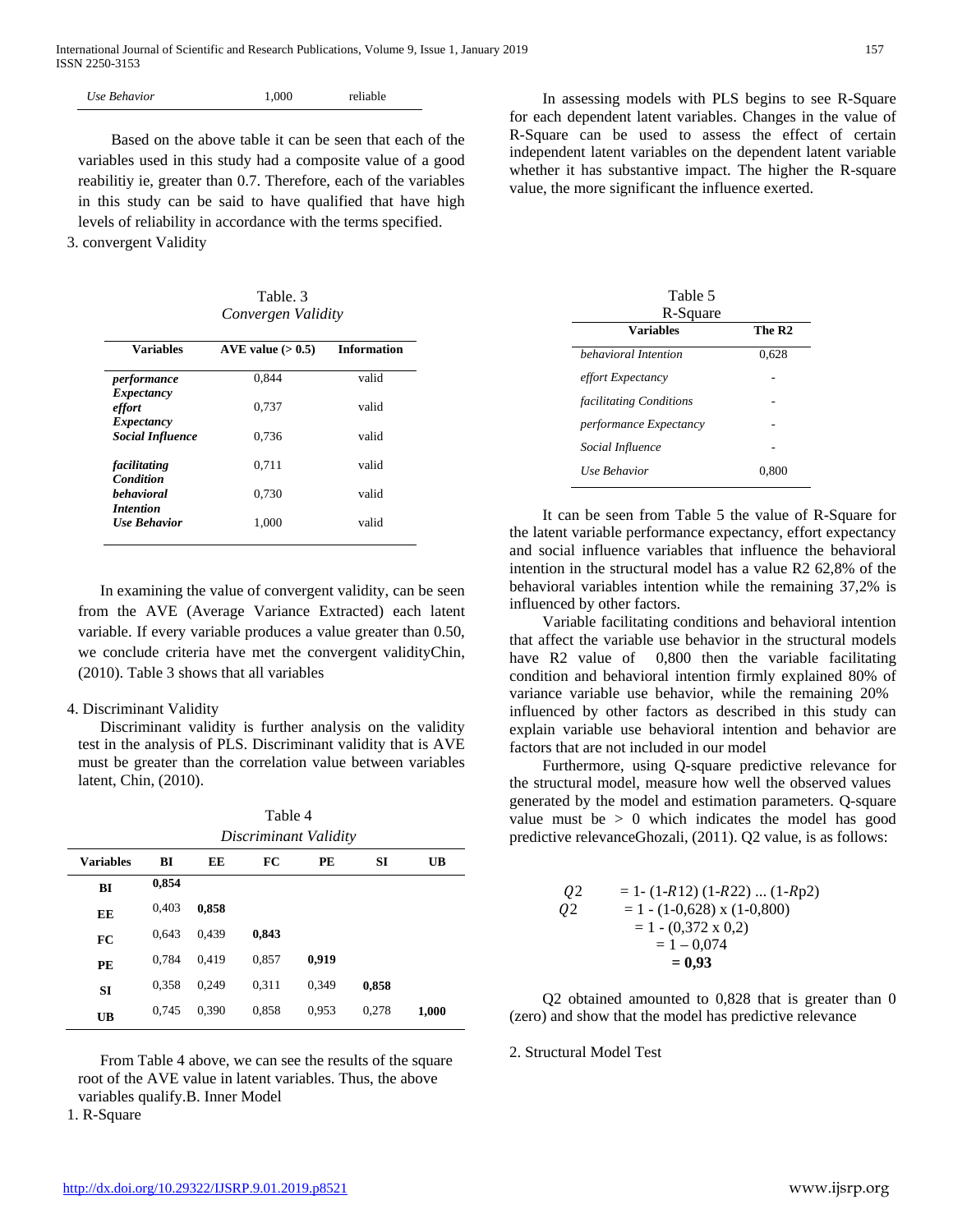

Figure 2. Structural Model Estimation Results

Results inner value of weight Figure 2 above shows that the power line (significantly) affect the behavioral intention expectancy performance for 0,721 and expectancy affect behavioral intention effort at 0,079. While the use behavior affects behavioral intention of 0,331 and facilitating conditions affecting the use behavior of 0,645.

## C. Hypothesis

.

Table 6 Path Coefficient (Mean, STDEV, T-Values)

|                  | Original | Samples    | Standard  | Standard | <b>T</b> Statistic |
|------------------|----------|------------|-----------|----------|--------------------|
|                  | Sample   | Mean $(M)$ | Deviation | Error    | $(O /$ Sterr)      |
|                  | (0)      |            | (STDEV)   | (Sterr)  |                    |
| $BI \rightarrow$ | 0.331    | 0.331      | 0.048     | 0.000    | 6,950              |
| $U\mathbf{B}$    |          |            |           |          |                    |
| $EE-$            | 0.079    | 0.084      | 0.039     | 0.042    | 2.041              |
| > RI             |          |            |           |          |                    |
| FC-              | 0.645    | 0.646      | 0.042     | 0.000    | 15,470             |
| $>$ UB           |          |            |           |          |                    |
| $PE -$           | 0.721    | 0.719      | 0.048     | 0.000    | 15,030             |
| > BI             |          |            |           |          |                    |
| $SI \rightarrow$ | 0.086    | 0.086      | 0,059     | 0,143    | 1,469              |
| ВI               |          |            |           |          |                    |

The influence between variables is said to be significant if the t-statistics value is worth more than  $t = 1$ , 96. So it is known that based on table 6 below, a significant difference between the performance of expectancy and effort expectancy on behavioral intention. Then, a significant difference between behavioral intention and facilitating conditions to use behavior. While social influence no significant effect on behavioral intention

#### V. CONCLUSIONS

1. The variable performance expectation is one of the factors that influence the significant and positive influence on Go-Jek customer behavior intentions in Padang.Go-Jek strives to provide satisfying services for Go-Jek customers in Padang, by providing satisfying services to customers , helping customers improve performance.Go-Jek can be easily accessedvia a smartphone with an internet connection, and can be accessed online anywhere and anytime.

- 2. Variable effort expectancy is one of the factors that influence the significant and positive influence on the emergence of Go-Jek customer behavior intentions. Go-Jek makes it easy for customers to access online, besides that customers can also operate the Go-Jek system easilycustomers can also menoperasikan system Go-Jek easily
- 3. The influence of social variables (X3) has no effect on Go-Jek's behavioral intentions in the city of Padang. In the sense that consumers' interest in using the Go-Jek service is not influenced by social or environmental factors such as friends or family
- 4. Variable behavioral intention have a significant effect on the use of behavioral. The results support the results Venkatesh, et al., (2003) which stated that there is a significant relationship to the interest in the utilization of information technology systems and their use. When customers want to try, to continue the use of Go-Jek and plan to use it on a regular basis, with an adequate device, customers will feel confident to use Go-Jek city of Padang
- 5. The condition of facilitating variables has the greatest significant positive effect for users in using Compass e-Paper. This is according to previous research. Triandis, (1980) states the Facilitation Condition as an objective factor that can facilitate an action. Ease will take action if supported behavioral intentions, will result in a better use of behavior. With availability

#### **REFERENCES**

- [1] Adisasmita, Rahardjo. 2014. Manajemen Pembangunan Transportasi. Yogyakarta : Graha Ilmu
- [2] Chin, W. (2010). How to Write Up and Report PLS Analysis. New York: SpringerVerlag., 717–728.
- [3] Ghozali, Imam. (2011). Aplikasi Analisis Multivariate dengan Program IBM SPSS19 Badan Penerbit Universitas Diponegoro. Semarang.
- [4] Ghozali, Imam. (2013). Aplikasi Analisis Multivariate dengan program SPSS Semarang : Badan Penerbit Universitas Diponegoro.
- [5] Hair, J. F., Black, W. C., Babin, B. J., Anderson, R. E., & Tatham, R. L. (2010). Multivariate Data Analysis (7th ed.). New Jersey: Pearson Education Inc.
- [6] Kuntjojo.(2009). Metodologi Penelitian. Kediri
- [7] Venkatesh, V., Morris, MG, Davis, GB, & Davis, FD (2003) .User Penerimaan Teknologi Informasi: Menuju Bersatu View. MIS Quartely, 425-478
- [8] Venkatesh, V., Thong, JYL, & Xu, X. (2012). Konsumen Penerimaan Dan Penggunaan Teknologi Informasi: Memperluas Unified Theory Of Penerimaan Dan Penggunaan Tecnology. MIS Quarterly, 36,157-178